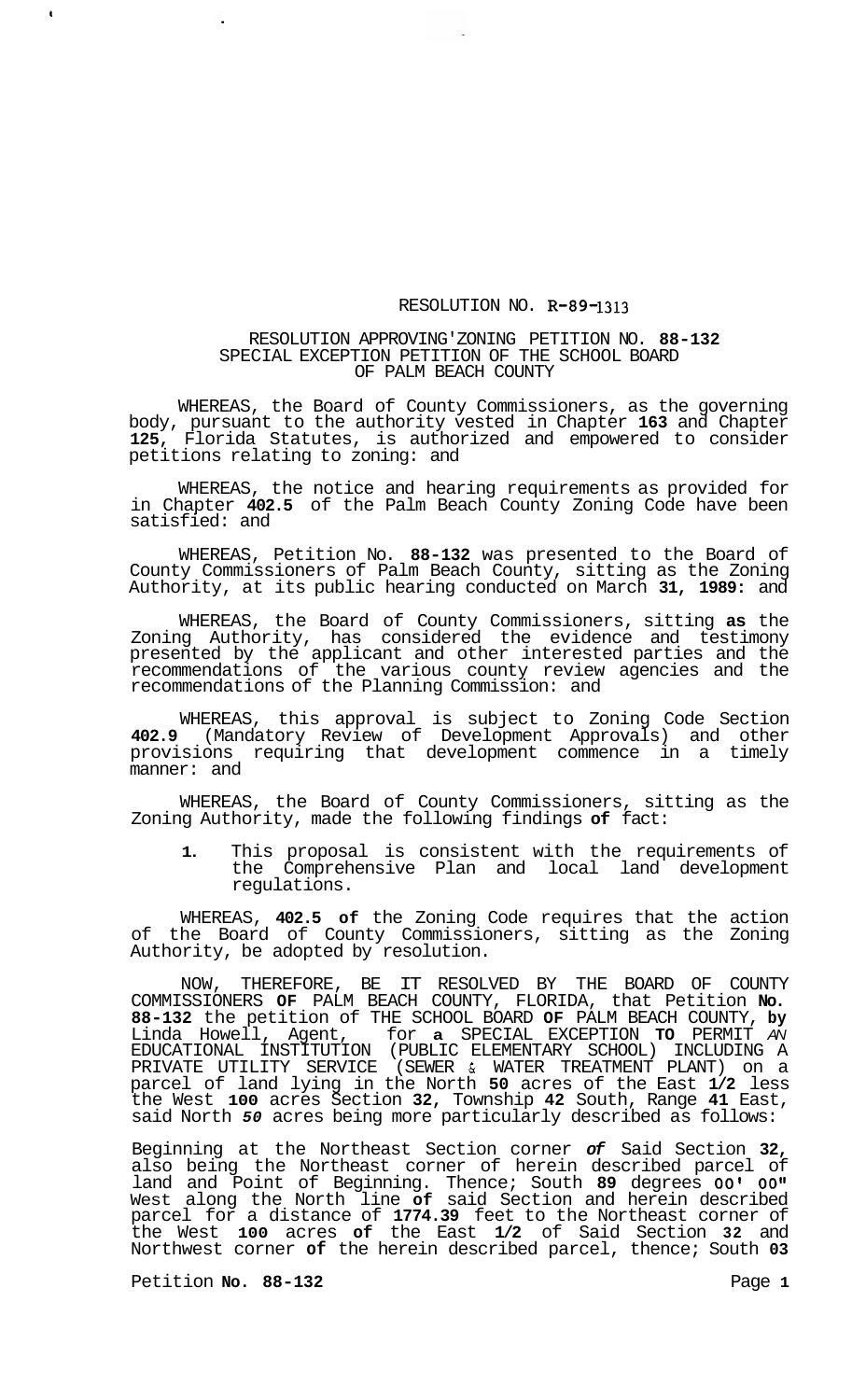**degrees 22l** 55'l **West along the East line of said West 100 acres and West line of the herein described parcel for a distance of 1222.57 feet to the Southwest corner of the herein described parcel, thence; North 89 degrees OOI** *00"* **East, parallel with the North line of said Section, same being the South line of the herein described parcel for a distance of 1799.01 feet of a point lying on the East line of the Northeast 1/4 of said Section 32, said point also being the Southeast corner of the herein described parcel, thence; North 02 degrees 13' 48'l East along the said East line of Section 32 and the herein described parcel for a distance of 1220.94 feet to the Point of Beginning, being located on the southwest corner of the intersection of Orange Boulevard and 140th Avenue and bounded on the west by 143rd Drive, in a RE-Residential Estate Zoning District, was approved on March 31, 1989, as advertised, subject to the following conditions:** 

- **1. Prior to site plan certification, the site plan shall be amended to reflect the following:** 
	- **a. A fifty (50) foot side interior setback from the west property line; and,**
	- **b. Labelling, including acreage, of the vegetation preservation and wetland areas.**
- **2. Simultaneously with Site Plan Review Committee application, the petitioner shall submit a detailed vegetation analysis to the Zoning Division. The vegetation analysis shall clearly indicate vegetative areas to be preserved and those areas proposed to be relocated onsite.**
- **3. The petitioner shall schedule a preclearing inspection with the Zoning Division, the Department of Environmental Resources Management, and the South Florida Water Management District to finalize the preservation plan.**
- **4. The wetland areas shown on the site plan, exhibit number 3, shall be preserved. Boardwalks and education learning stations may be constructed within the wetland area. Plans for this area shall be subject to approval by the Zoning Division, South Florida Water Management District and Environmental Resource Management. Future development of the southern +25 acres shall be subject to future Board of County Commissioners' approval. This site shall be limited to one elementary school and an environmental learning center.**
- **5. The petitioner shall provide discharge control and treatment for the stormwater runoff in accordance with all applicable agency requirements in effect at the time of the permit application. However, at a minimum, this development shall retain onsite the stormwater runoff generated by a three (3) year-one (1) hour storm with a total rainfall of 3 inches as required by the Permit Section, Land Development Division. In the**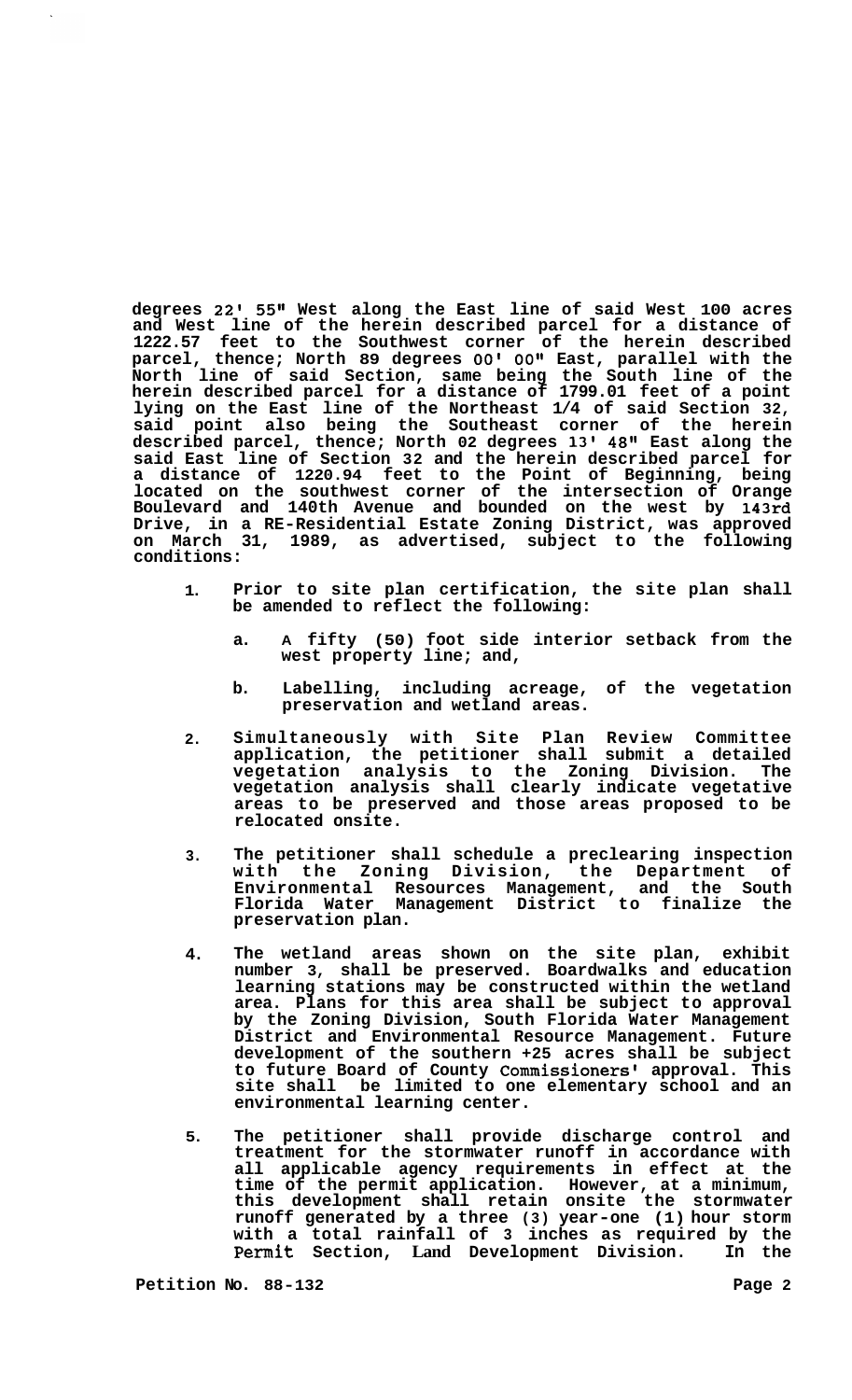**event that the subject site abuts a Department of Transportation maintained roadway, concurrent approval from the Florida Department of Transportation will also be required. The drainage system shall be maintained in an acceptable condition as approved by the County Engineer. In the event that the drainage system is not adequately maintained as determined by the County Engineer, this matter will be referred to the Code Enforcement Board for enforcement.** 

- **6, The petitioner shall construct Orange Boulevard adjacent to the site (collector street standards) 2-12 foot travel lanes concurrent with onsite paving and drainage improvements. Construction shall be completed prior to the opening of this School. The portion of roadway from a point 150 feet east of the project's east entrance west to the project Is west entrance shall be constructed as a 3-lane section plus the appropriate paved tapers. The intersection of Orange Boulevard and the project's west entrance shall further include a right turn lane, west approach on Orange Boulevard.**
- **7. Applications to construct the water and sewage treatment plants must be submitted to the Palm Beach County Health Unit, together with construction drawings and an engineering report, in compliance with the above noted regulations. Particular attention must be given to the design and location of the sewage treatment plant so that the facility does not become a nuisance (noise, odors, etc.** ) **to neighboring properties** ; **special attention would also have to be given to the design** *of*  **the effluent disposal system, considering the soil and stormwater drainage characteristics of the site.**
- **8. Failure to comply with any conditions of approval may result in the denial or revocation of a building permit; the issuance of a stop work order; the denial of a Certificate of Occupancy on any building or structure; or the denial or revocation of any permit or approval for any developer-owner, commercial-owner, lessee, or user of the subject property. Appeals from such action may be taken to the Palm Beach County Board of Adjustment or as otherwise provided in the Palm Beach County Zoning Code.**
- **9. The School Board shall enter into an Agreement with Indian Trails Water Control District for the paving and improvement of Orange Boulevard from the western boundary of the 50 acre school site to Coconut Boulevard. This condition shall be of no force and effect if no satisfactory resolution for the paving and improvements of Orange Boulevard as set forth above is made within six (6) months of the date of the resolution approving this petition. This condition shall not result in the delay of the development of the school. Palm Beach County will assume no responsibility for road maintenance for Orange Boulevard.**